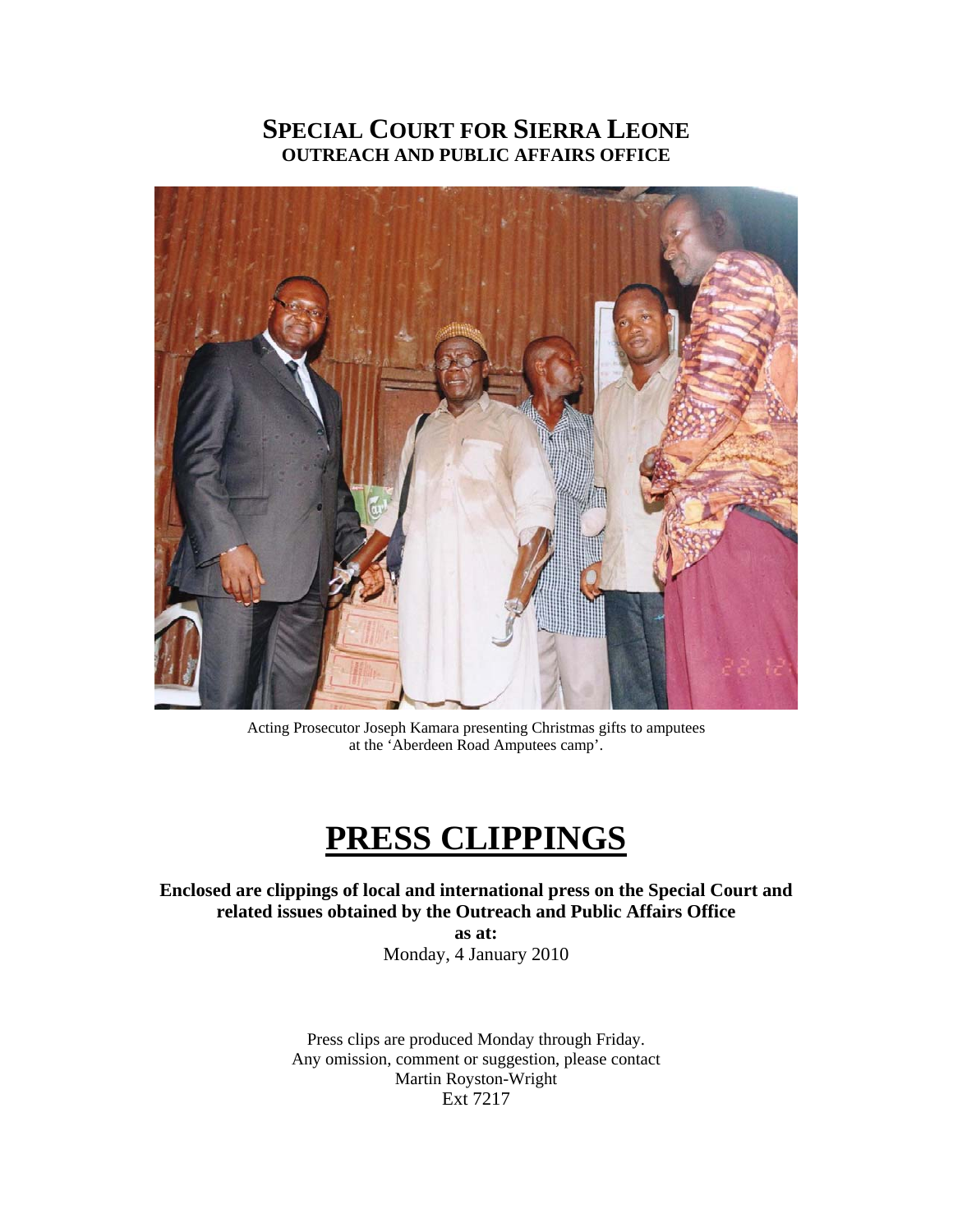| <b>Local News</b>                                                                      |             |
|----------------------------------------------------------------------------------------|-------------|
| Former Prosecutor Gives 2009 a Grade of C-Minus for Rule of Law / Awoko                | Pages 3-4   |
| <b>International News</b>                                                              |             |
| UNMIL Public Information Office Media Summary / UNMIL                                  | Pages 5-7   |
| Liberians React to Temporary Lifting of Arms Embargo / Voice of America                | Pages 8-9   |
| Government to Soon Begin Releasing People in Jail for Years Without Trial / Star Radio | Page 10     |
| Serbian Minister Quits War Crimes Team / Reuters                                       | Page 11     |
| Peruvian Court Upholds 25 Year Sentence for Fujimori / Agence France Presse            | Pages 12-13 |
| SA Pushing Case for Fixing ICC Flaws / Legal Brief                                     | Page 14     |

2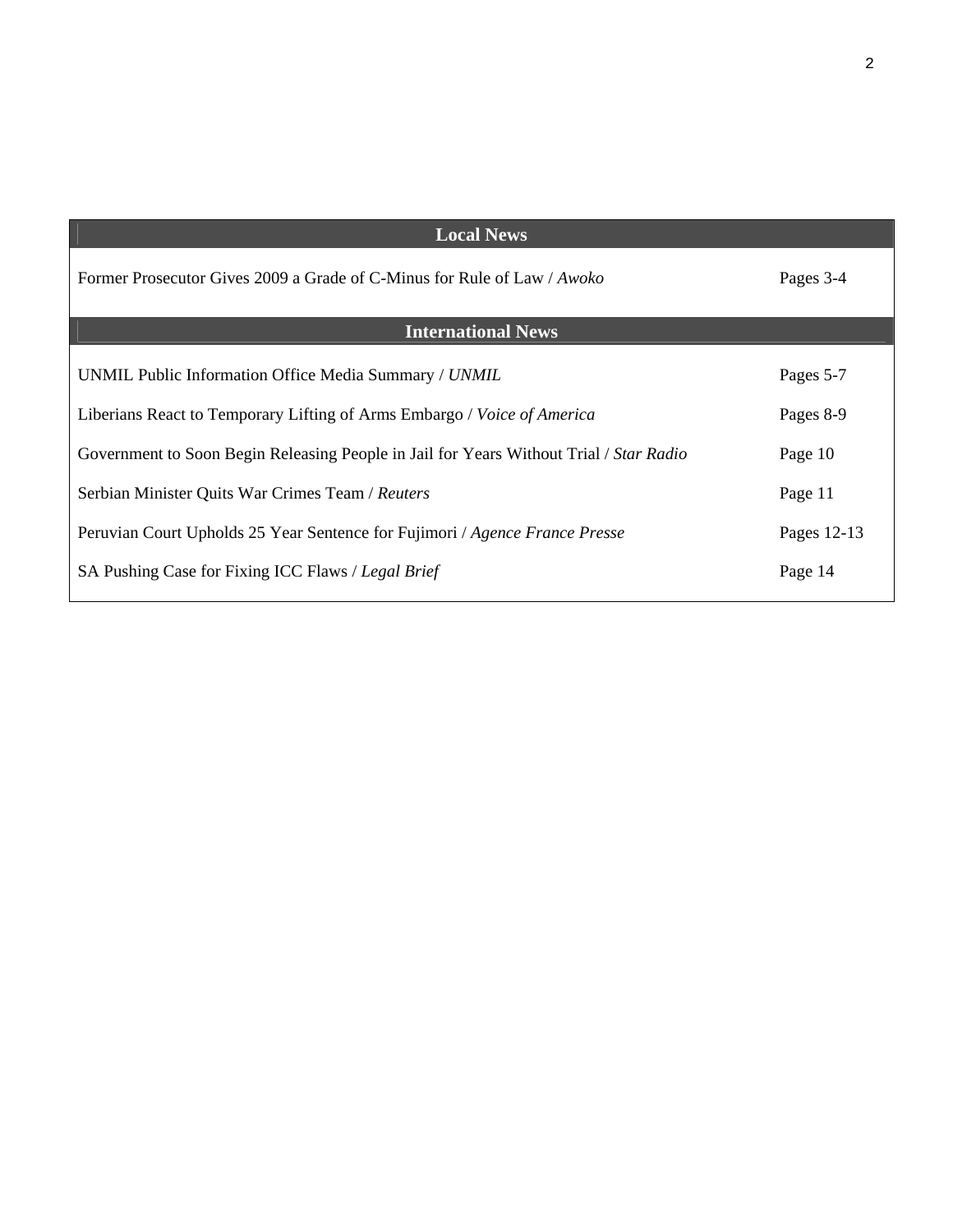Awoko Monday, 4 January 2010

# **Former Prosecutor Gives 2009 a Grade** of C-Minus for Rule of Law

# Courtesy Joe DeCapua (VOA) 29 December 2009

The former chief prosecutor for the Special Court in Sierra Leone says 2009 did not fare so well in terms of rule of law. David Crane says he'd give it a grade of C-minus.

Crane, a professor at Syracuse University's College of Law, says, "We started off ... 2009 with the incursion of Israel into Palestine and all of the alleged war crimes that were committed by both sides during that particular conflict. And then of course at the end of 2009, we see individuals rioting in the streets of Iran and being shot dead."

Some successes

"The ad hoc tribunals, the Special Court, the International Criminal Court," he says, are "continuing to do their important work and seeing justice is done for the victims for Rwanda, (the former) Yugoslavia, Sierra Leone and then of course the Cambodian court."

Crane says without these successes he would have given 2009 a failing grade.

"The actual tribunals themselves, modern international criminal law, is moving forward, slowly but steadily forward and prosecuting those who commit grave crimes," he says.

Wrapping of business

The Special Court for Sierra Leone, which heard war crimes cases stemming from the country's civil war, completed most of its business in 2009. One exception is the ongoing trial of former Liberian president Charles Taylor, who's on trial for allegedly fueling that conflict. That trial is taking place in a courtroom at The Hague.

The former prosecutor says he agrees with a description once given the special court as "the little engine that could." It's a reference to a children's story of a small locomotive that, despite the odds, pulled a great load up a long hill. He says he's proud of its accomplishments.

"It had a proper mandate and it had a realistic place for it to be and that was in Freetown, Sierra Leone. And in a period of eight years, from beginning, middle and end, they largely completed their mandate of seeking justice for those individuals who were destroved in West Africa and particularly in Sierra Leone," says Crane.

Seeking al-Bashir's arrest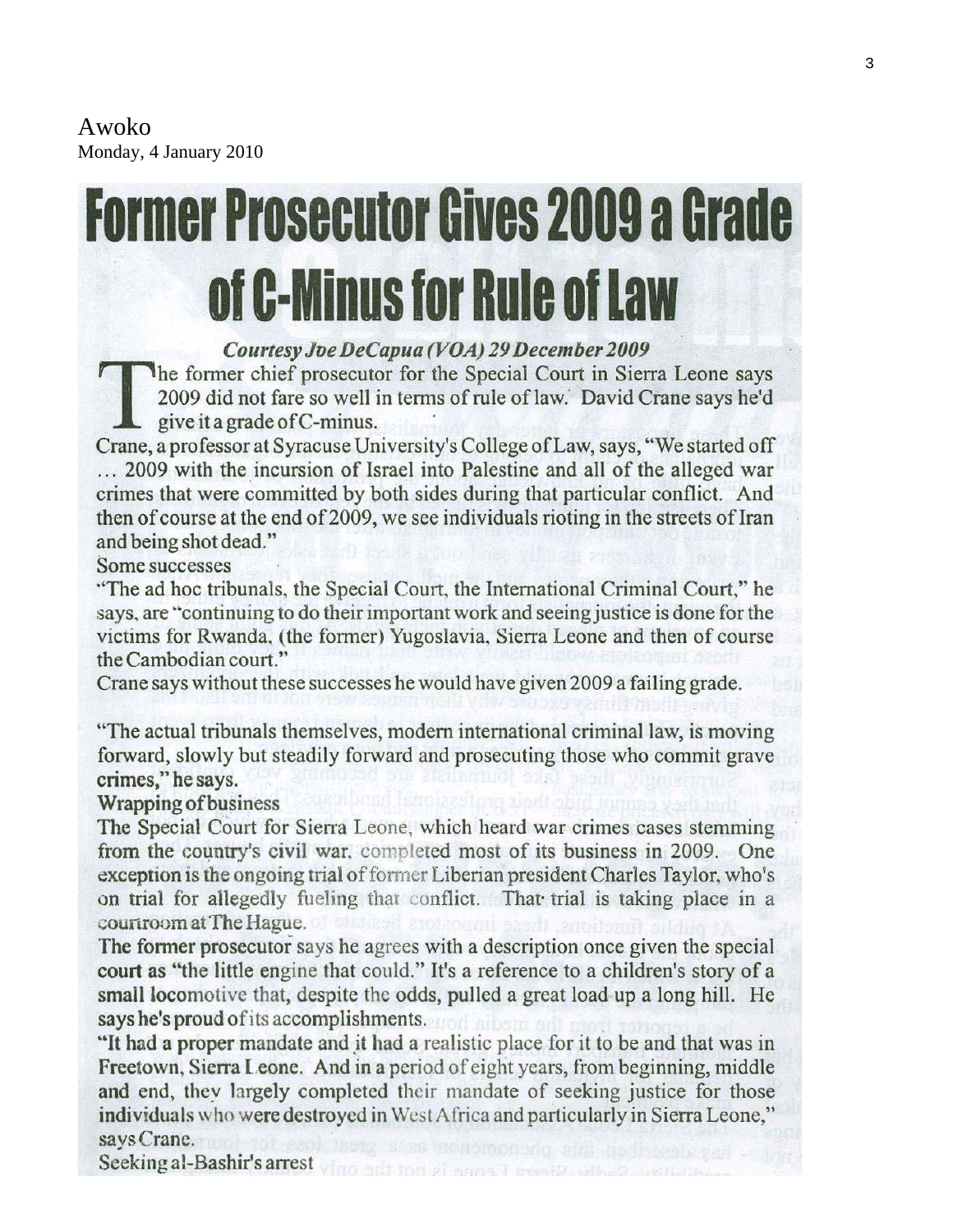# Awoko Monday, 4 January 2010

This year the International Criminal Court issued arrest warrants for Sudanese president Omar al-Bashir. The charges stem from the conflict in Darfur in western Sudan, which has been labeled genc cide by the United States and others. "I think it was proper. I think it was important. It was a decision made very carefully by Luis Moreno-Ocampo, the chief prosecutor of the ICC," Crane says. He likens the case to his signing the indictment against Taylor.

"You have to deal with these individuals as they commit the crimes. He felt it was the right time. Of course diplomats and politicians tend to think that it's never the right time," he says.

He believes al-Bashir will eventually be brought to a "fair and just trial." He says, "It's just a matter of time."

Kenya

Moreno-Ocampo announced this year he wants to launch a formal investigation into Kenya's post-election violence, which claimed well over one thousand lives. Crane says, "I think it's important that anytime where there are allegations of grave crimes, which is within the mandate of the International Criminal Court, that they do open up an<sup>t</sup> investigation to make sure that those who commit these crimes just don't walk away."

He says he would prefer for Kenya itself to prosecute any alleged crimes related to the violence but says that appears unlikely at this time.

Disappointments

"There are trends in modern international criminal law that concern me. And that is we tend to look the other way on certain countries and not the others. And that can give an impression that there is justice that is not being evenly applied," he says.

Once that happens, he says, "It's a real threat to modern international criminal law," adding, "We shouldn't just walk away from allegations of countries that should be investigated."

Crane also says he's concerned about the welfare of soldiers and civilians in conflict zones, about what he calls the "whittling away" of protections provided by the Geneva Conventions and other international agreements.

"We saw that start the 2009 period with the incursion by Israel into Palestine. And I'm concerned about how modern Western countries are blinking and looking the other way in some ways related to the laws of armed conflict," he says.

2010

"I hope to see that all of the tribunals and special courts," he says, "continue to do their job, continue to be supported by the international community ... and finish their work."

He believes the New Year will bring the conviction and sentencing of Charles , Taylor.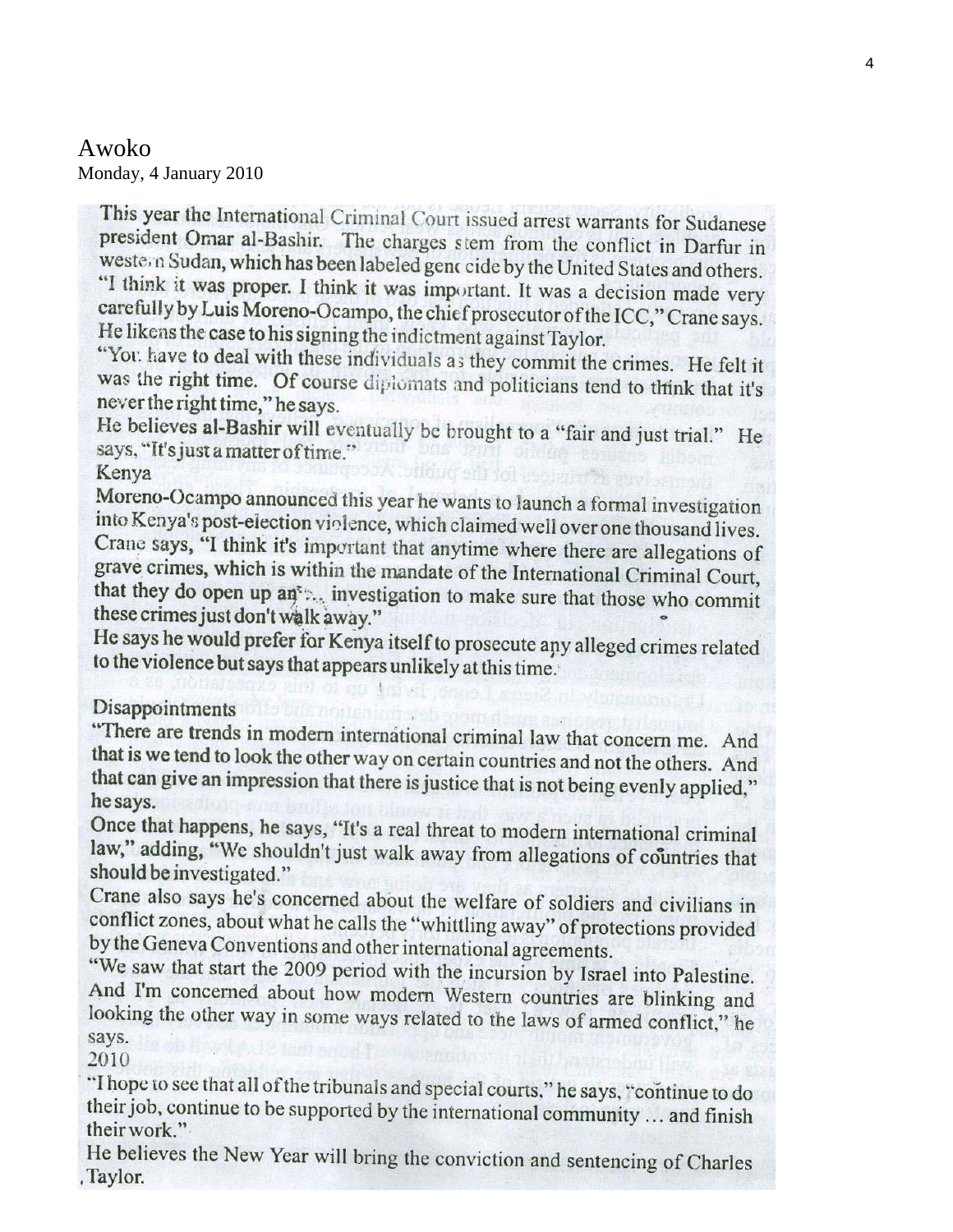

United Nations Mission in Liberia (UNMIL)

# **UNMIL Public Information Office Media Summary 31 December 2009**

*[The media summaries and press clips do not necessarily represent the views of UNMIL.]* 

# **International Clips on Liberia**

# **International Clips on West Africa Guinea**

# **Ocampo May Rope in Junta Leaders**

Dec 31, 2009 (The Nation/All Africa Global Media via COMTEX) -- Ailing Guinean junta leader and a handful of his colleagues are most likely be roped in by the UN backed International Criminal Court (ICC) for the charges of crimes against humanity as indicated by an international investigation commission over the September 28, 2009 mayhem in Conakry. The UN-backed international commission which investigated the massacre and issued its finding last week to UN chief Ban Ki-Moon, laid responsibility on Moussa Dadis Camara, the leader of the military junta and a few of his colleagues including his renegade former body guard who attempted to assassinate him on December 3. In its report, the commission observed that there was "a series of systematic killings, rape and acts of torture orhcestrated against a section of the population" on that fateful day. ;It said there was "strong suspicion" that the crimes against humanity had been committed during the massacre which the commission said left a total of 156 dead, dozens of disappearances, hundreds seriously injured while over a hundred women were raped.

#### **Local Media – Newspaper**

#### **President Sirleaf Commissions New Banking Complex**

(The News, Daily Observer, The Inquirer, The Analyst)

- Speaking at the opening of the new complex of the Liberia-owned, Liberia Bank for Development and Investment (LBDI) in Sinkor, President Ellen Johnson Sirleaf expressed satisfaction over the acceptance of Liberian into the African Economic Cooperation (AEC).
- The President said the acceptance will lead the way for Liberia to find the best solution to the country's dual currencies situation.
- The President said it is prudent for Liberia to be a part of the African development initiative including the AEC.
- She said the LBDI was founded to encourage productive endeavours in the society with emphasis on Liberian entrepreneurs, noting it is time to move LBDI to its pre-war status without undermining financial viability.

#### **Gender Ministry Refutes Media Reports of Graft at Ministry**

(The Inquirer, Heritage, Daily Observer, The Analyst)

- The Ministry of Gender and Development has refuted media reports linking Minister Varbah Gayflor to graft.
- The Ministry described as shocking and disappointing the publication saying it did not represent the findings of the Liberia Anti-Corruption Commission (LACC).
- However, a student-based political party at the state-owned University of Liberia has called for the dismissal of Minister Gayflor saying it was clear from a LACC investigation that the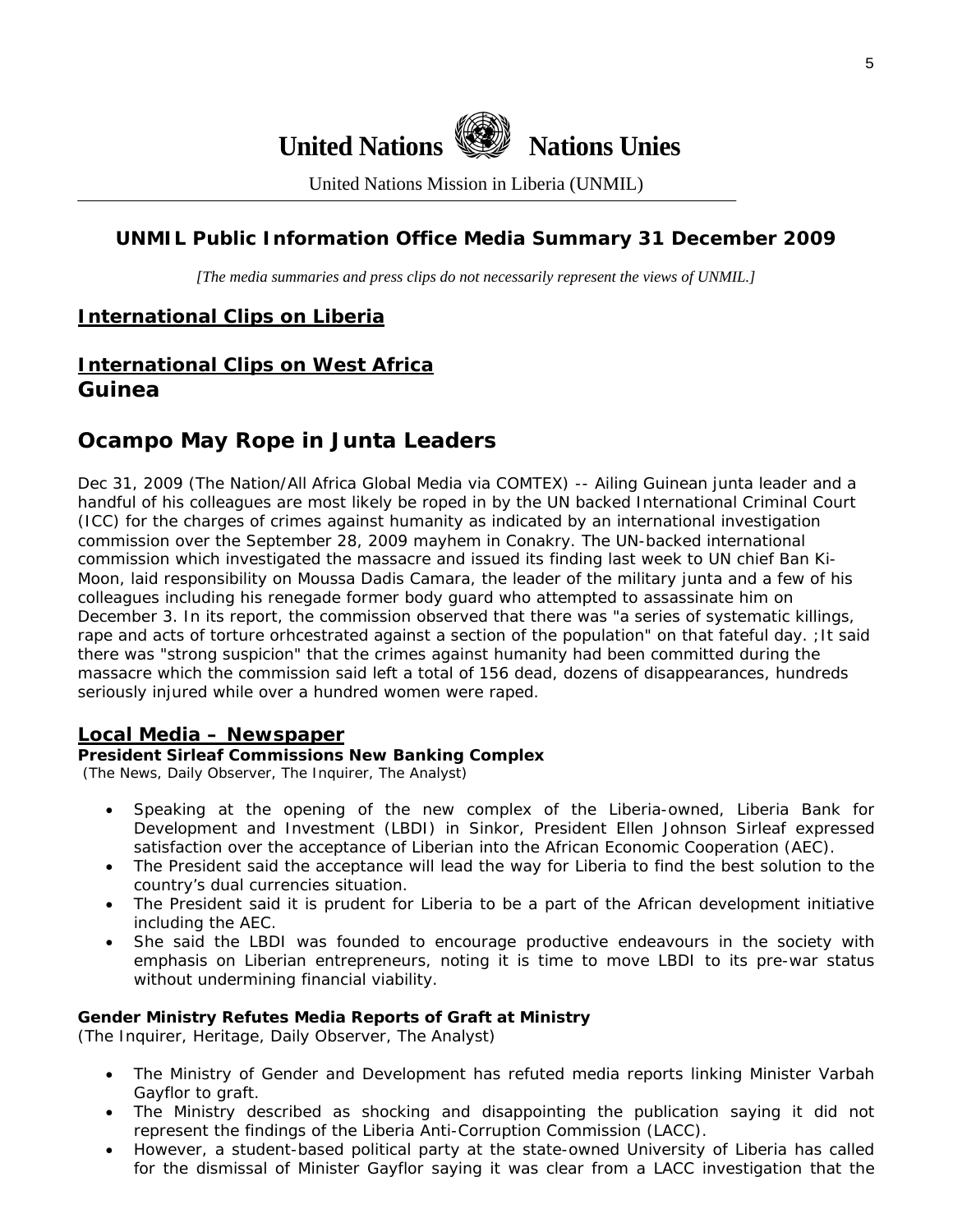Minister id guilty of abuse of office, illegal disbursement and expenditure of about US\$23,000 representing allowances from employees at the Ministry, some now dismissed.

• On Tuesday, the LACC said despite the illegal deductions at the Ministry of Gender and Development, the action by the Minister had "no criminal intent."

#### **Belle Citizens Praise President Sirleaf For Road Project, Transformation of Notorious Prison**

(The Inquirer)

- A local community organization, the Belle Yella Development Association has praised President Ellen Johnson Sirleaf for the construction of the 48-mile Bopolu-Belle Yalla road and the subsequent disbandment of the once infamous maximum security prison in that area.
- The association believes Madam Sirleaf was sent to take the people of Belle District from a land of horror to a land of hope.
- The association said the construction of the road by the present administration was a phenomenon which has been anticipated since the independence of Liberia.

# **Local Media – Star Radio** *(culled from website today at 09:00 am)*

#### **Police Arrest Several Motorcyclists for Alleged Violations**

- The Liberia National Police (LNP) says it has arrested several motorcyclists for allegedly violating the vehicle and traffic law of Liberia.
- Police Spokesman George Bardue said motorcyclists were in the habit of riding without helmets and carrying two co-riders.
- According to Mr. Bardue, all motorcyclists in violation of the vehicle and traffic law of the country would be arrested to ensure public safety.
- The LNP statement follows a statement by the Liberia Motorcycle Transport Union accusing the Police of illegally arresting motorcyclists. The Union's president alleged the act could spark violence.

*(Also reported on Truth FM, Sky F.M., and ELBC)*

#### **Twenty Two Year Old Man Held for Sexually Molesting Minor**

- The Cestos Magisterial Court in Rivercess County has begun trying a 22-year-old man for statutory rape.
- Police charged Saturday Jackson for allegedly using his finger to penetrate the sexual organ of a 5-year-old girl in Cestos City. The incident happened last week.

#### **Defeated Senatorial Candidate Wants Structural Framework For PRS**

- A defeated Senatorial Candidate in the November 10 Montserrado County by-election has called for an innovative national structural framework for "pillar two" of the Poverty Reduction Strategy (PRS), which emphasizes economic revitalization.
- Mr. Daniel Johnson said such framework would facilitate what he called equitable technical assistance to every local district that would assure the survival of citizens.
- Mr. Johnson said citizens mainly at the community level need assistance to generate income, housing, food security, education, and health among others.

#### **Belle Citizens Praise President Sirleaf For Road Project,**

#### **Largest Referral Hospital Gets Boost**

- The Administrator of the John F. Kennedy (JFK) Medical Centre says the surgical wing of the hospital is now fully functional.
- The wing on the fourth floor of Liberia's only teaching and largest referral hospital consists of eight operating theatres.
- Dr. Wannie Scott McDonald said each specialty now has an assigned theatre, making it easy for several surgical operations to go on at once.
- The specialties include Orthopaedics, Obstetrics, gynaecology and paediatrics.
- Dr. McDonald disclosed the entire surgical wing was fully equipped with modern state-of-theart equipment made available through funding from government and partners.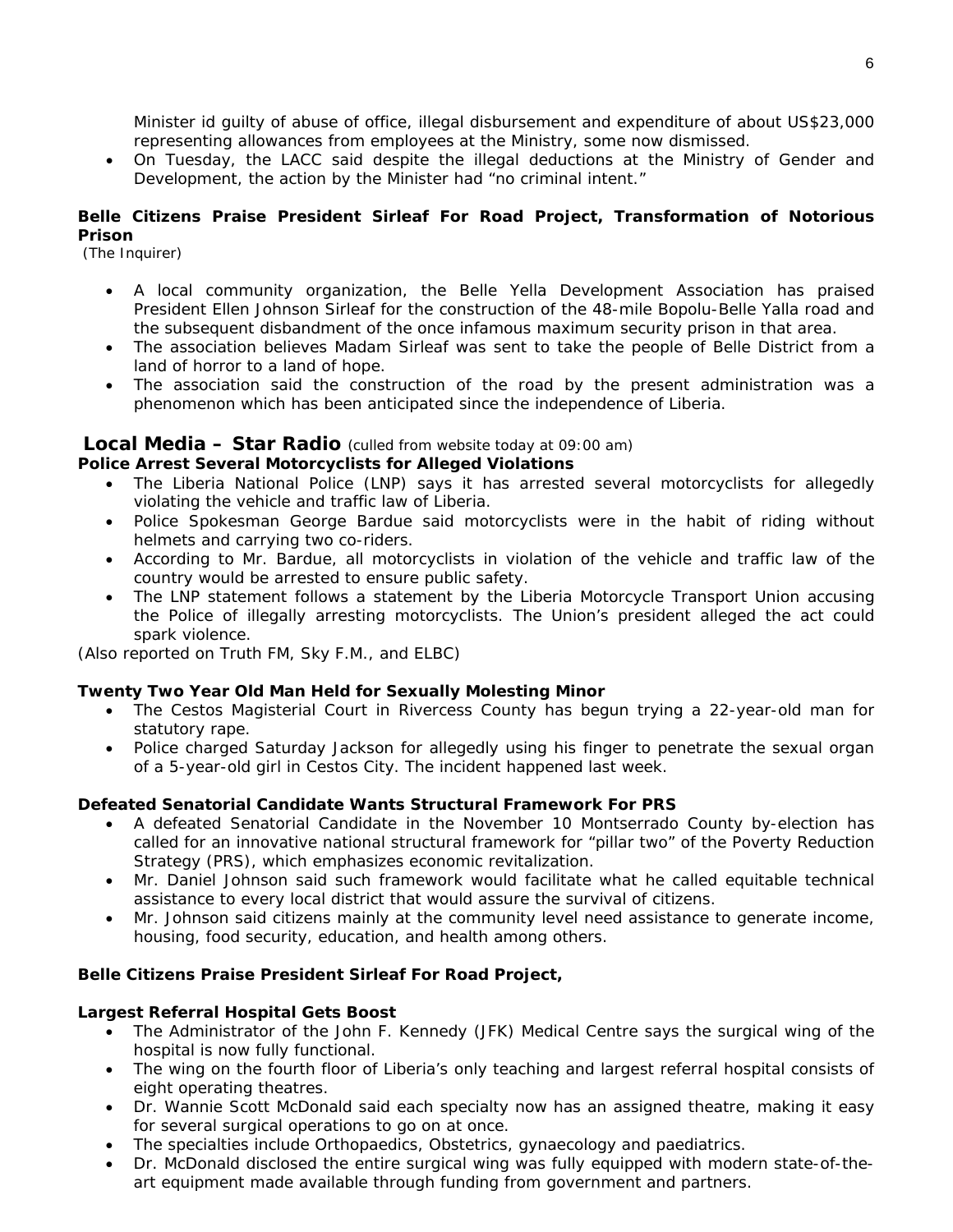#### **Half A Dozen Inmates Likely To Go Free In Bomi For Lack Of Evidence**

- Bomi County Attorney Juma Karnley says he would evoke section 18.1 of the Liberian Penal Code to set a number of inmates free.
- Section Eighteen Point One says the prosecution will not proceed with the hearing of cases in the absence of evidence.
- Attorney Karnley said the inmates have been held at the Tubmanburg detention facility without trial threatening to release them for lack of evidence.

#### **Radio Veritas** *(News monitored today at 09:45 am)* **UL-based Student Group Wants Gender Minister Varbah Gayflor Dismiss**

**Truth FM** *(News monitored today at 10:00 am)* **President Sirleaf Upbeat About Liberia's Acceptance Into the AEC** 

\*\*\*\*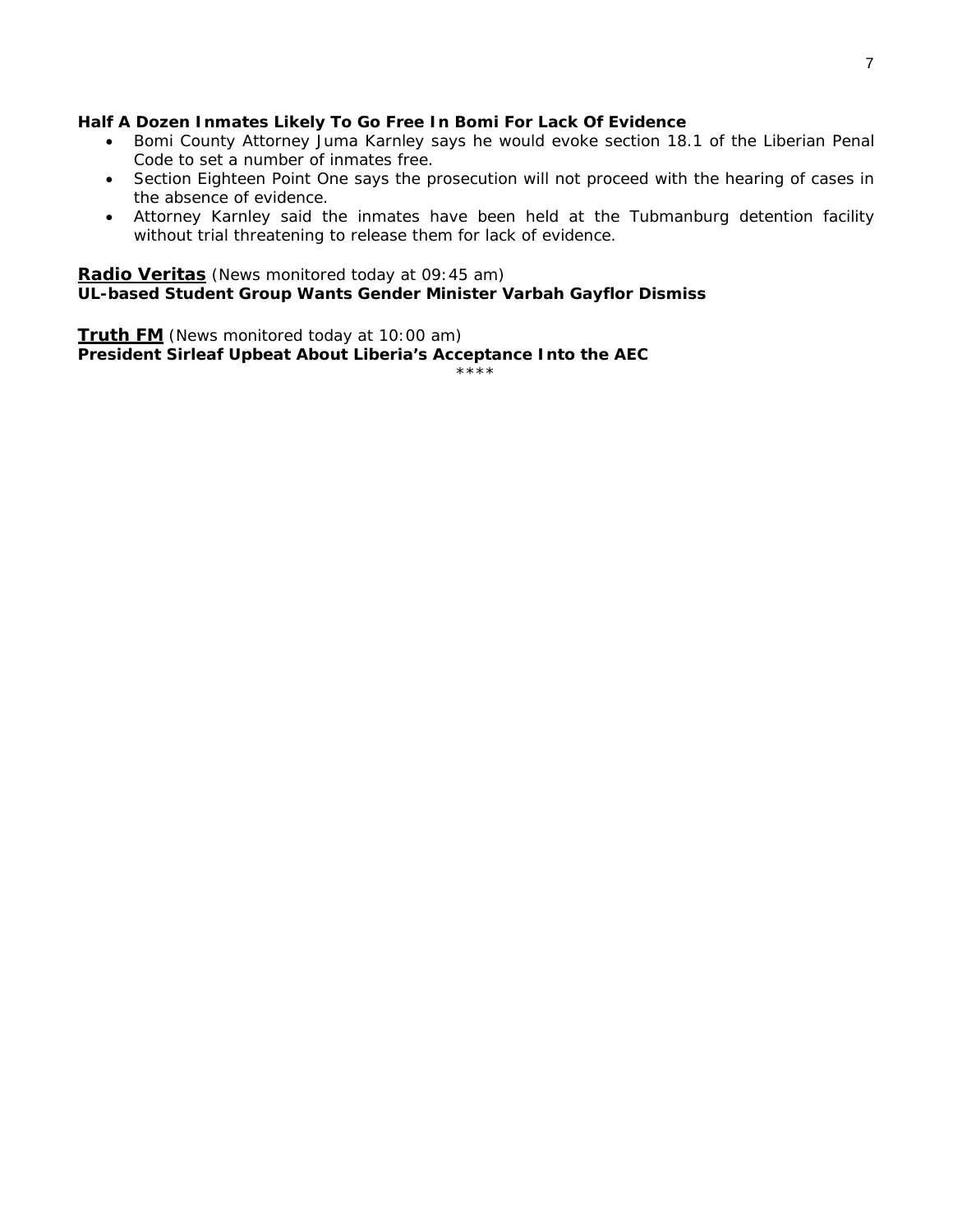# Voice of America

Sunday, 3 January 2010

### **Liberians React to Temporary Lifting of Arms Embargo**

The temporary lifting of that embargo is meant to help government and UN security forces, but Liberians are divided about whether the move will help.

The U.N. Security Council has lifted its arms embargo on Liberia for one year, primarily to allow its peacekeeping mission there to receive military equipment. But it also allows the government of President Ellen Johnson-Sirleaf to acquire arms and training to fight crime.

Government misuse of force under former President Charles Taylor brought about the arms embargo 10 years ago. Its lifting, even temporarily, has been met with both pride and worry among Liberians still recovering from a long civil war.

Businessman Matthew Wesseh says the move recognizes the progress the government has made to restore security in Liberia.

"It is the constitutional responsibility of the government to protect its citizens against external forces," he said. "We are not opting for external aggression. But it is within the purview of every government the world over to protect its citizens."

More than arms, Wesseh says it is the proper training of security forces that will prevent a repeat of abuses under former President Taylor and former President Samuel Doe.

"My government, the government of Liberia, must be in a position to treat this issue with care and caution so that those who are going to carry arms in this country must be people who are trained, who understand that indeed the issue of human rights is around, and nobody can use their arms to suppress or intimidate any peaceful citizen in this country and think that he or she will get away with impunity," he added.

The United Nations is helping to train a new generation of soldiers and police in Liberia.

Student Amazee Quayesee hopes arming that new police force will reduce violent crime.

"Armed robbery in this country is on the rampage," he said. "The government is trying to put in mechanisms to stop it, but it is still going on the rampage. So for me, I feel the arms embargo that was lifted by the international community is very, very helpful for the government to protect its citizens."

Youth leader E. Barclay Carr says there is no shortage of weapons in Liberia. He fears the embargo's suspension will only lead to more crime.

"There is a security implication relative to the arms embargo being lifted," he noted.

Carr says the history of Liberia's struggle makes it too unstable a place for more weapons.

"In Liberia, for nearly 15 years, people got used to arms," he added. "People used arms for their survival. So now if the arms embargo has been lifted, people will start trading arms in this country."

Businessman Francis Manney agrees that it is too soon to suspend the embargo.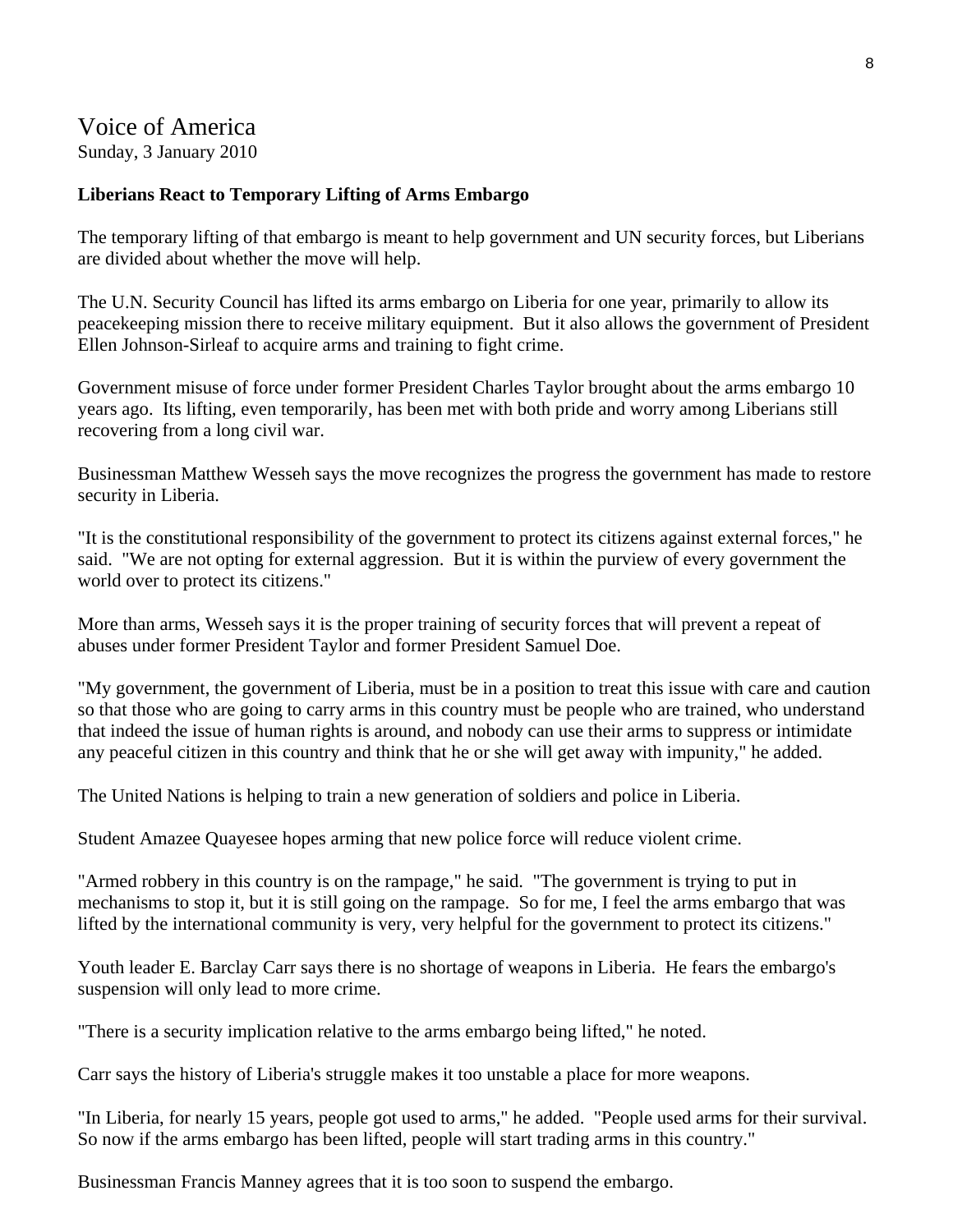"To me I feel it is inappropriate now to lift the arms embargo for the fact that the peace in Liberia is fragile," he said. "The total manpower of the military that should have been trained has not reached the mark. Our borders are still vulnerable."

Manney is concerned by the instability in neighboring Guinea and by supporters of former President Taylor who are angry about his ongoing trial for crimes against humanity.

"There are people who are having mixed feelings among themselves," he added. "And so these people have the power. They have the finances. Now if you should lift the arms embargo today, I am afraid that there will be many arms smuggled into Liberia, and it will cause serious problems for Liberia, because there is still some divide in our Liberian society."

Recognizing Liberia's still-fragile peace, the Security Council extended its travel ban on key members of the Taylor administration. The U.N. says its force remains in charge of overall security in Liberia. It sees the temporary lifting of the arms embargo as a chance for the current government to fight crime, help secure its borders, and combat piracy and smuggling.

*Reporting by Prince Collins in Monrovia*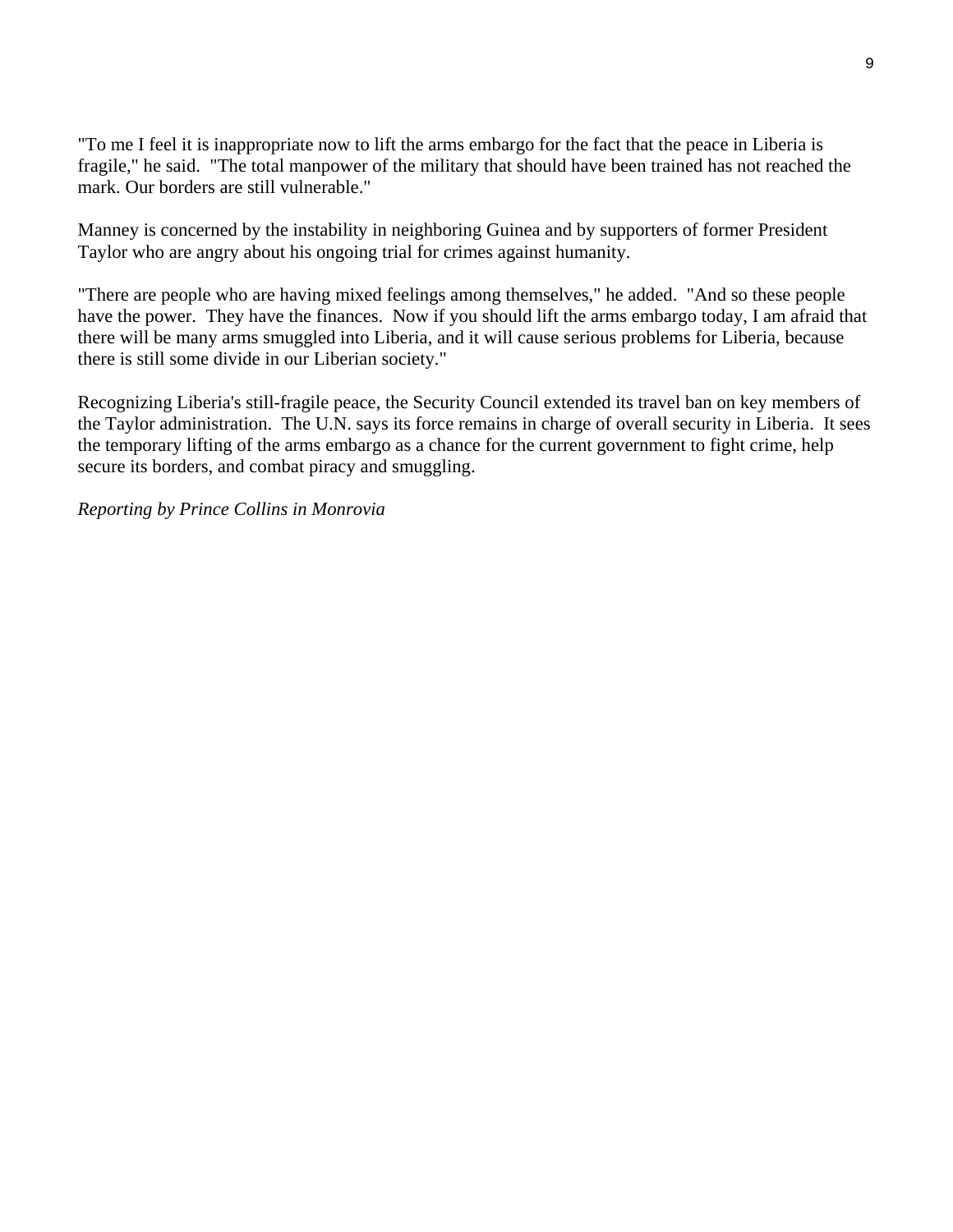# Star Radio (Liberia)

Saturday, 2 January 2010

# **Government to soon begin releasing people in jail for years without trial**

Written by Julius Kanubah

Solicitor General Wilkins Wright says government will soon begin releasing detainees who have stayed long in jail without trial.

Cllr. Wright said government will not keep people in jail if their accusers are no longer interested the cases.

The solicitor general told Star Radio the situation will force government to release people accused of heinous crimes back into the communities.

Cllr. Wright said prosecution under him will try by all means to de-congest prisons around the country by releasing people who have stayed in jail beyond the statutory period.

There are hundreds of accused people in jail around the country who have not been d indicted or tried.

Some of the accused people have been in jail for more than five years without even been charged. Under Liberian law such prolonged detention of accused people without trial is a gross violation of their rights.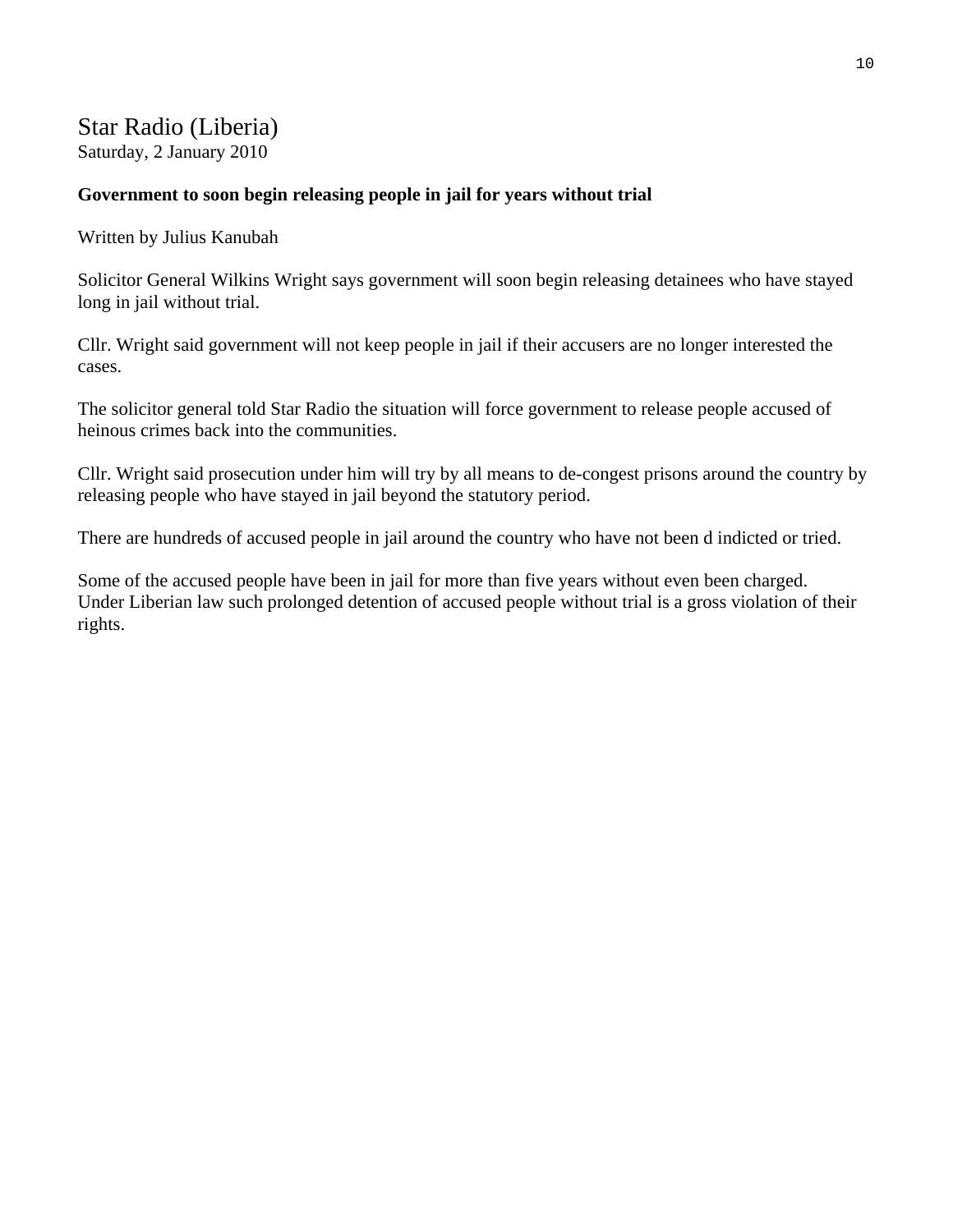Reuters Tuesday, 29 December 2009

#### **Serbian minister quits war crimes team**

By International Justice Desk



*Belgrade, Serbia* 

The Serbian minister responsible for helping the UN war crimes tribunal track down suspects resigned on Tuesday because efforts to bring fugitive Bosnian

Serb General Ratko Mladic before the court had failed.

"Earlier this year I said that Mladic will be in The Hague by December 31, and that didn't happen so I am resigning," Rasim Ljajic told Reuters.

Ljajic, who is Serbia's labour minister, said he had given Prime Minister Mirko Cvetkovic his resignation as coordinator in a team involved in the hunt for war crimes suspects. He said he would remain as head of the National Council for Cooperation with the UN war crimes tribunal, a separate body.

The arrest of Mladic is essential for Serbia's progress towards membership of the European Union, for which it applied last week.

Mladic has been charged with genocide over the 1995 massacre of 8,000 Bosnian Muslims at Srebrenica and the 43-month siege of Sarajevo during the three-year war in Bosnia.

Ratification of the EU's pre-membership Stabilisation and Association Agreement remains on hold because the Netherlands wants to see Mladic extradited to the Hague tribunal.

Dutch soldiers served as part of a UN peacekeeping contingent in and around Srebrenica during the massacre but were unable to intervene because they lacked weapons and a mandate.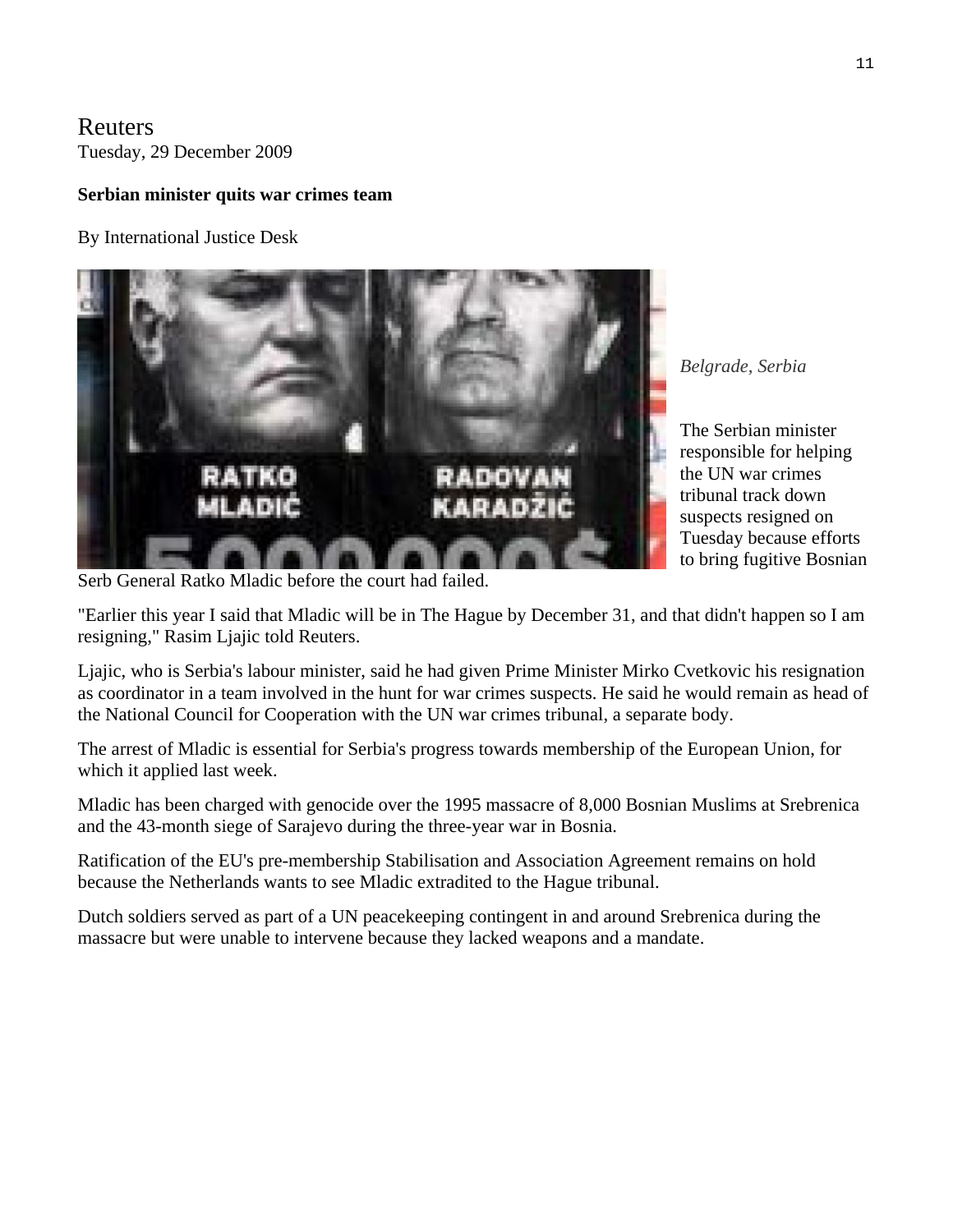# Agence France Presse Monday, 4 January 2010

#### **Peruvian court upholds 25 year sentence for Fujimori**



*Lima, Peru* 

The Peruvian Supreme Court on Sunday unanimously upheld a 25 year prison sentence on the country's former president Alberto Fujimori, who has been convicted of massive human rights abuses.

A Supreme Court review of Fujimori's convictions was requested in November by his defence lawyer, who asked the high court to revoke his client's sentence.

"None of the 10 pieces of evidence that went to determine his guilt as mastermind of premeditated murder have to do with the issue of him giving the order for the Barrios Altos and La Cantuta killings in 1991 and 1992," attorney Cesar Nakazaki told the court.

The defence lawyer also asked for an annulment of Fujimori's conviction in the kidnapping of a journalist and a businessman in 1992, claiming there was not enough evidence to prove that the former president had ordered the abductions.

Fujimori, 71, has been found guilty in four trials since he was extradited from Chile in September 2007.

He was found guilty of abuse of power and sentenced to six years in prison in December 2007.

In July, he pleaded guilty to charges of illegally paying a 15 million dollar bonus to his security chief and right hand man, Vladimiro Montesinos, and was sentenced to seven and a half years in prison. The sentence is under appeal.

On 30 September he was given another six year sentence and fined nine million dollars after he admitted charges of wiretapping and bribing journalists, politicians and business leaders.

#### **Varying responses**

In one of the first reactions to the Supreme Court's ruling, member of Congress Carlos Raffo said he was "disappointed" by it.

"The court has convicted a president who has freed us from terrorism," Raffo said. "And it has ratified this odious 25 year sentence without any proof of guilt. It was a political settling of scores against Fujimori."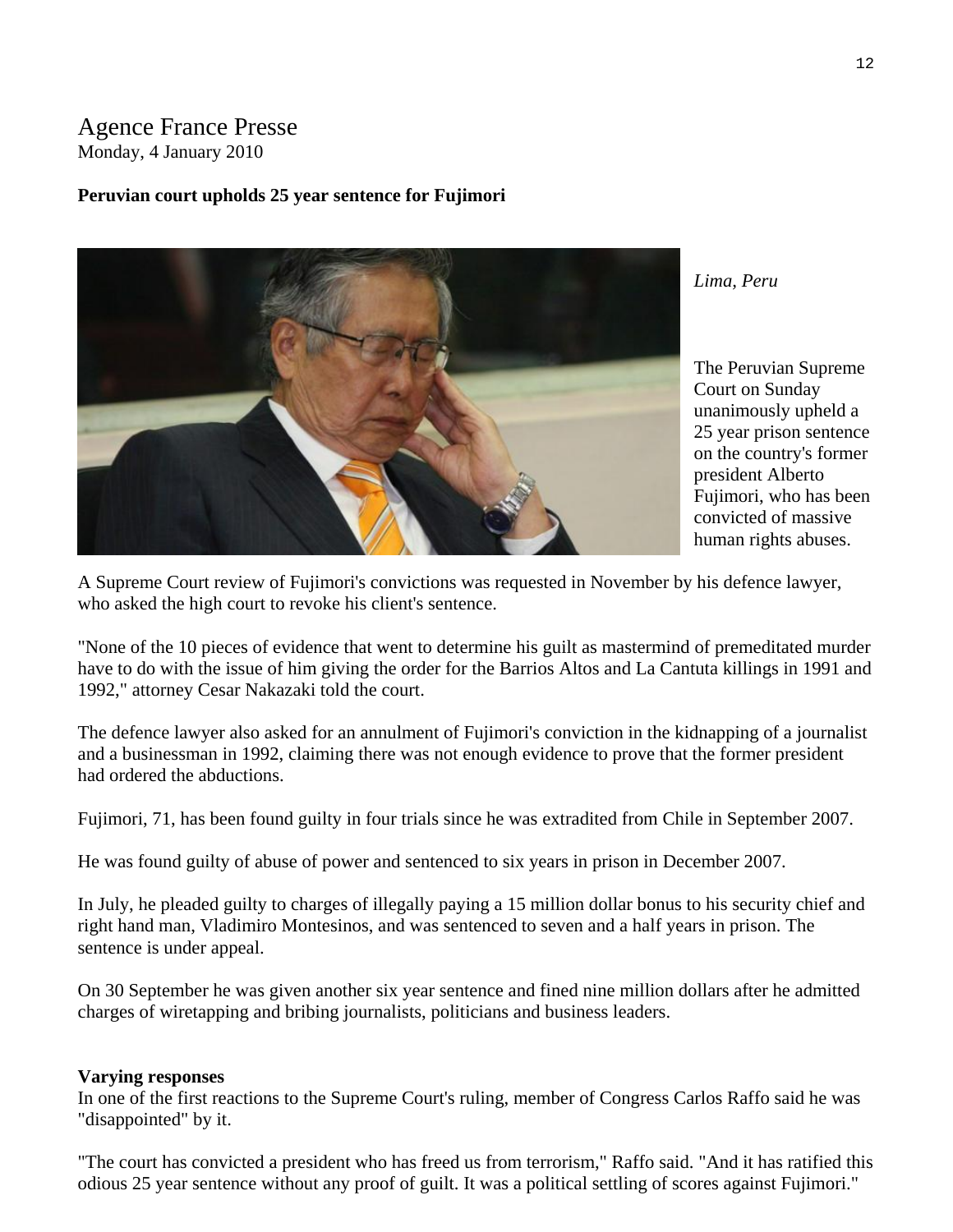During his presidency, Fujimori proved to be an unrelenting foe of Shining Path and Tupac Amaru rebels active in rural areas.

However, his political downfall began in 2000 when a video of Montesinos was broadcast on television, showing the spy chief buying off an opposition lawmaker.

#### **Exile**

Soon after, Fujimori fled to Asia and resigned via fax from a Tokyo hotel.

Congress refused to accept his resignation and instead voted to sack him and ban him from public office for 10 years.

In 2005, Fujimori, who was trying to stay involved in Peruvian politics while in Japanese exile, flew to Chile on a private jet. On arrival, he was arrested and Peru demanded his extradition, which Chile finally granted in September 2007.

Poor health has dogged the former president, slowing trial proceedings. He has been treated for hypertension and cancer, among other ailments.

But the ex president's political legacy appears far from extinguished.

Fujimori's daughter Keiko enjoys her own political career and remains deeply loyal to him.

She is likely to run for the Peruvian presidency in 2011 and, if successful, she has vowed to pardon her father.